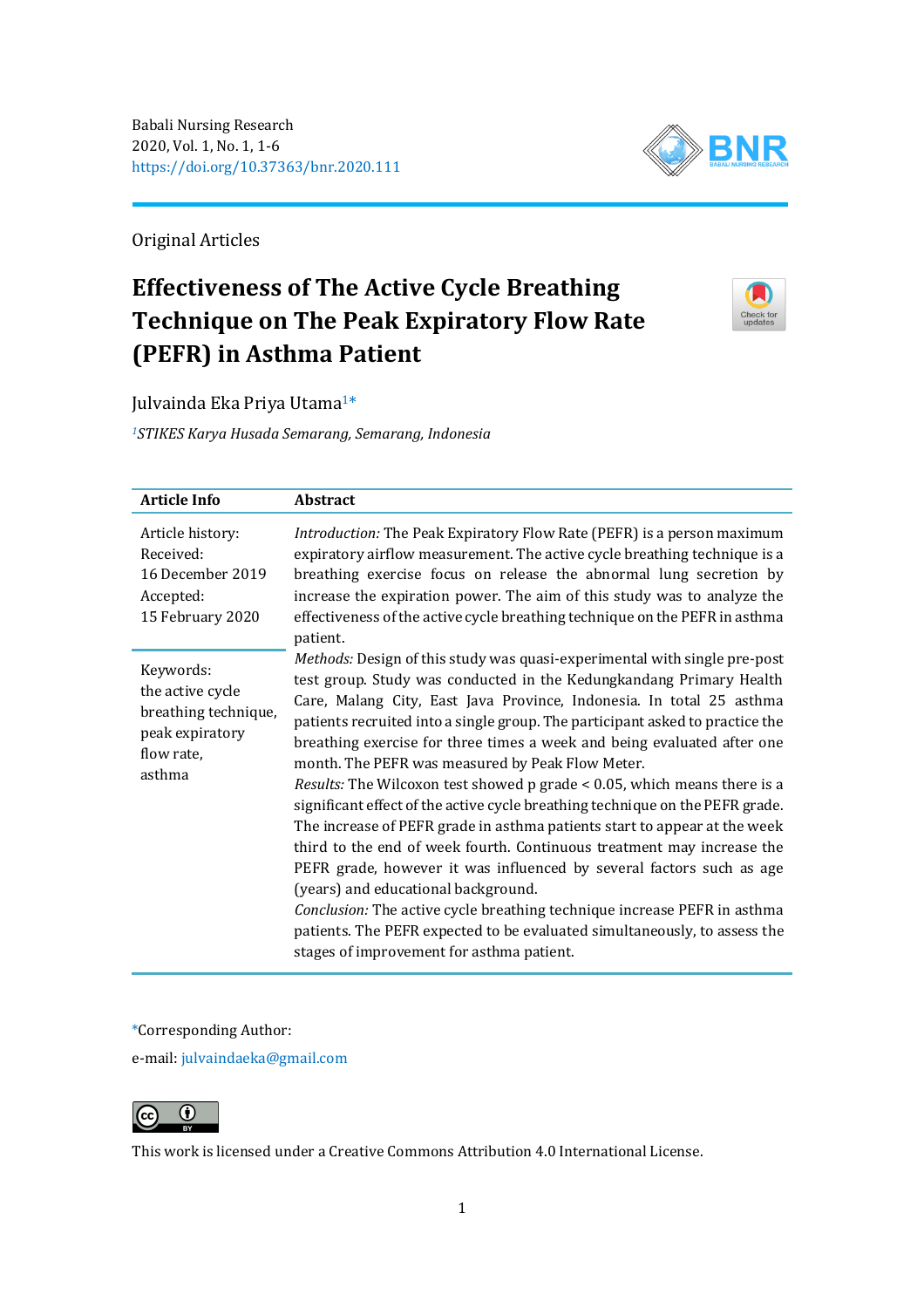#### **INTRODUCTION**

Asthma is a temporary reversible airflow obstruction caused by a long-term inflammatory disease in the lower respiratory tract. Based on a report from Global Initiative for Asthma (GINA), the estimation number of asthma sufferers worldwide was reached by 300 million people, and the rate of mortality reported up to 180,000 cases for a year [1]. Management of asthma was focused to reduce the symptoms, reduce the disease exacerbation and decrease the number dosage of corticosteroid consumption. Moreover, the relapse of asthma symptoms can be controlled by a good management of asthma [1].

The characteristics of the airflow obstruction in asthma appear especially during expiration. When an asthma patient doing strongly exhalation, the expiratory flow will reach the highest point. The flow will reach the maximum point and not be able to increase eventhough the patient use a large power or energy. The PEFR in this study defined as the maximum expiration measurement. It was used to see the degree of airway obstruction as well as to work as asymptomatic detection for airway deterioration [2]. The grade of PEFR depend on the diameter of the airway. Especially in asthma patient, the narrowing condition of the airway may affect to the grade of PEFR.

The active cycle breathing technique is one of non-pharmacological treatment in the management of asthma. The indicator of maximum expiration point is showed by the PEFR grade. The breathing exercises then expected to be able increase the PEFR grade by focus-released the abnormal lung

secretions in order to increase the oxigent (O2) supply and resulting a relaxation on bronchial muscle [3]. The aim of this study was to analyze the effectiveness of active cycle breathing technique exercise on the PEFR grade in asthma patient.

## **METHODS**

The quasi experimental design was used, by using a single pre-post test group method. The study was conducted at Kedungkandang Primary Health Care, Malang City, East Java Province, Indonesia on February - March 2018. About 25 asthma patients recruited into a single group.

The participants were asked to practice the active cycle breathing technique exercise for three times a week. Final evaluation was did by the researcher at the last of the month. The PEFR grade then measured by Peak Flow Meter. The breathing exercises expected to be able increase the PEFR grade by focus-release the abnormal lung secretion in order to increase the oxigent  $(0_2)$  supply and resulting a relaxation on bronchial muscle [3]. The study intervention was approved by ethical clearance No. 637-KEPK Airlangga University.

## **RESULTS**

Table 1 shows the majority of the respondent's age were range between 26-45 years old (N=17, 68%). Majority have junior high school educational background (N=12, 48%). Table 1 also shows the participant on bachelor degree (N=3, 12%) accomplished at least the tertiary level of their study. Mostly the participants were doing the domestic work as a housewife (N=15, 60%) and only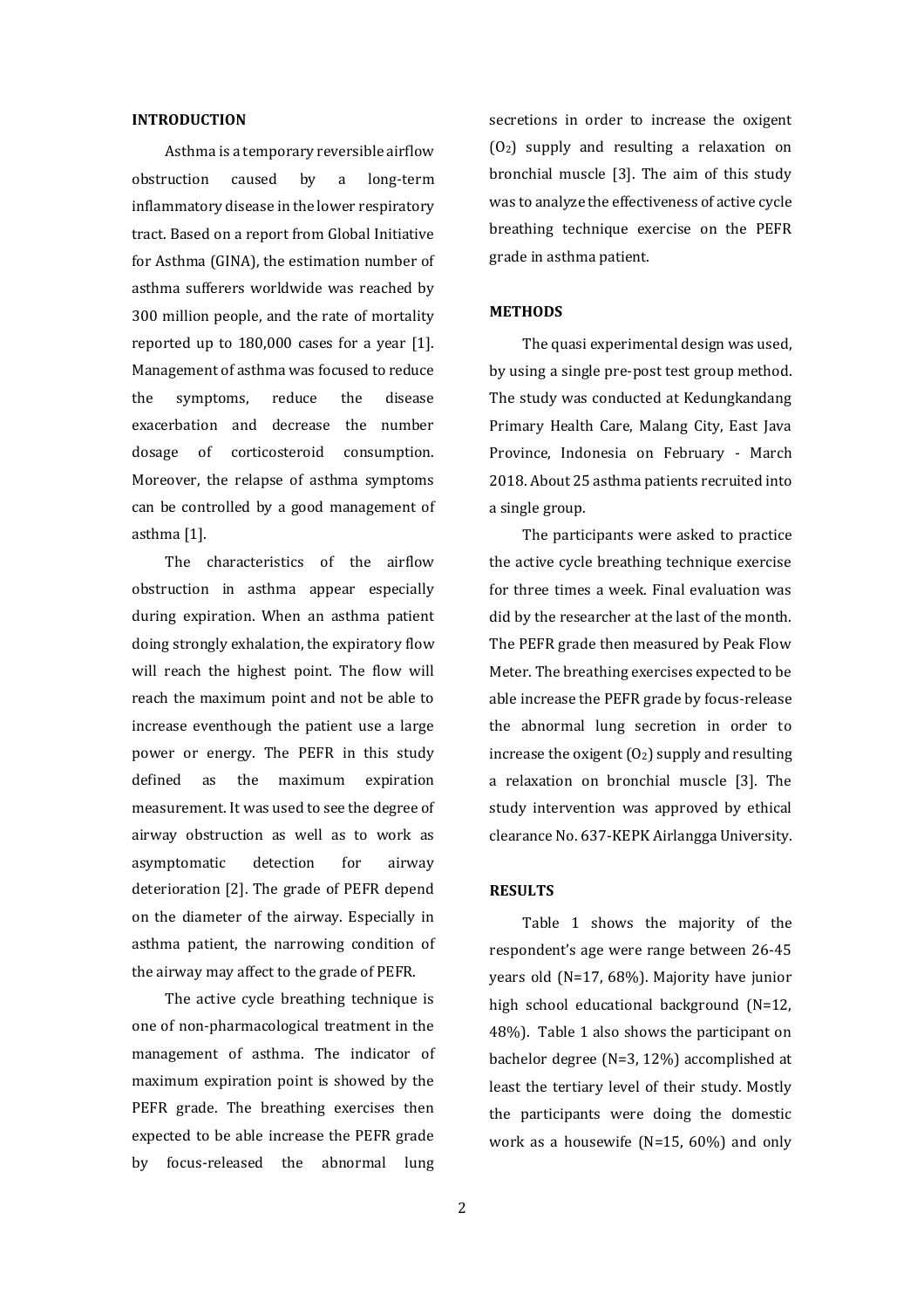one respondent work as government employees (4%).

Table 2 shows the results of PEFR grades (result obtained from pre and post test) was *p* = 0.041. Which means there was significant influence of the active cycle breathing technique to the PEFR grades.

The highest PEFR grades shows at participant with the younger age and had profession as a housewife. The characteristics of young people, they were be able to recover quickly and has an airways elasticity better than the older people. The profession as a housewife also minimize the participant possibility to be exposed by the pollution or any work-related stress which may lead to the asthma relapse. The work-related stress and pollution itself may reduce the grade of PEFR in asthma patients.

The uplift trends of PEFR grades in asthma patients was seen during the week third to fourth. Hence, it indicates the continous practice of breathing exercise will resulting a significant increase of the PEFR grades. The active cycle breathing technique increased the PEFR grades significantly through the focus-released abnormal lung secretion process. Furthermore, the supply of oxigent  $(0_2)$  in the lung tissues will follow and resulting a relaxation of the smooth muscle inside the bronchial.

## **Table 1**

The distribution of the study participant

| <b>Distribution</b>          | <b>Frequency (N)</b> | Percentage |  |  |  |
|------------------------------|----------------------|------------|--|--|--|
| Age (Years)                  |                      |            |  |  |  |
| $18 - 25$                    | $\overline{2}$       | 8 %        |  |  |  |
| $26 - 45$                    | 17                   | 68 %       |  |  |  |
| $46 - 60$                    | 6                    | 24 %       |  |  |  |
| Total                        | 25                   | 100 %      |  |  |  |
| <b>Educational backgroud</b> |                      |            |  |  |  |
| Elementary school            | 5                    | 20 %       |  |  |  |
| Junior high school           | 12                   | 48 %       |  |  |  |
| Senior high school           | 5                    | 20 %       |  |  |  |
| Bachelor                     | 3                    | 12 %       |  |  |  |
| Total                        | 25                   | 100%       |  |  |  |
| Profession                   |                      |            |  |  |  |
| Government employees         | 1                    | 4 %        |  |  |  |
| Entrepreneur                 | 4                    | 16 %       |  |  |  |
| Private employees            | 3                    | 12 %       |  |  |  |
| Farmer                       | 2                    | 8 %        |  |  |  |
| Housewife                    | 15                   | 60 %       |  |  |  |
| Total                        | 25                   | 100%       |  |  |  |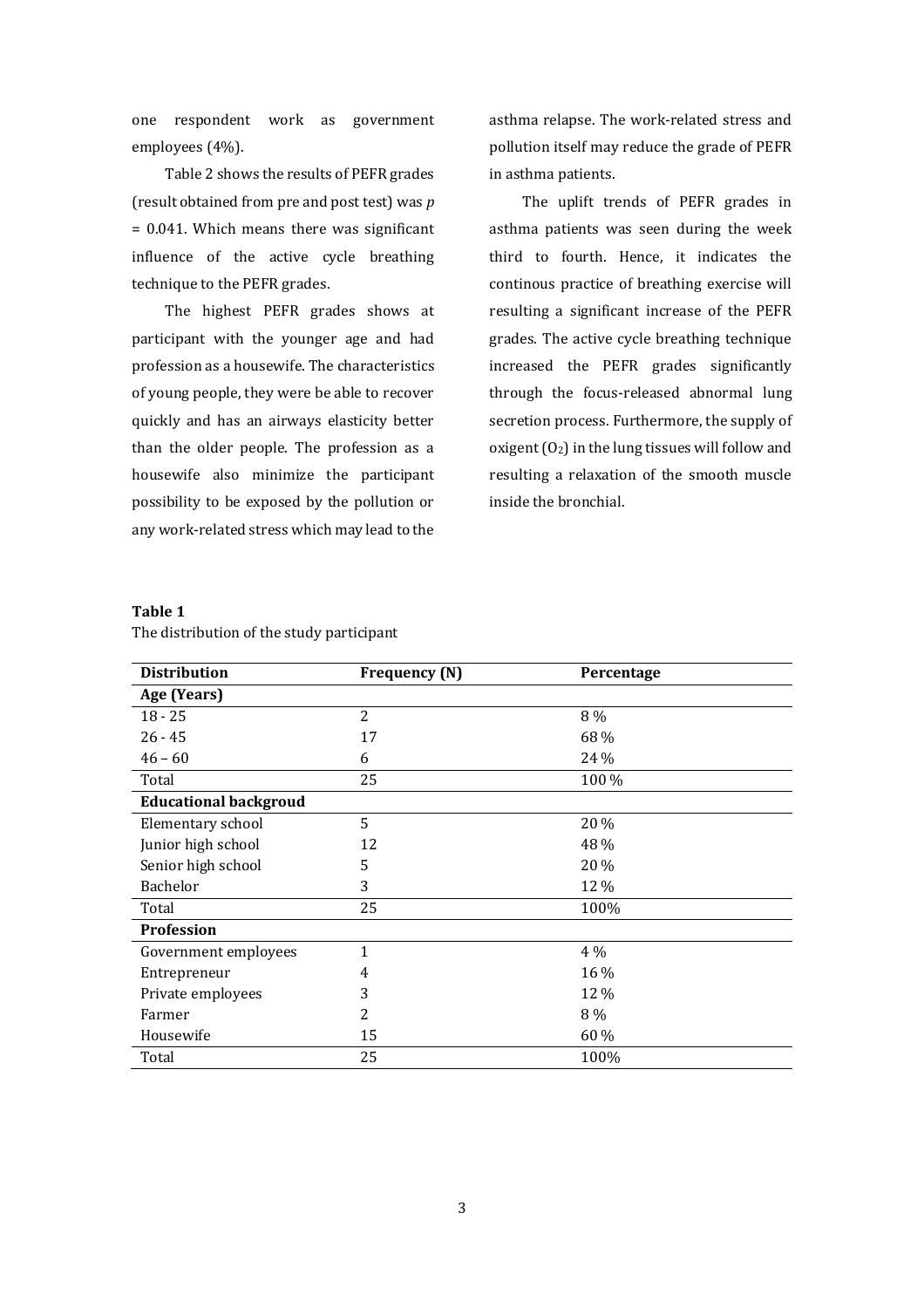| Variable | <b>Pre-test</b><br>$(Med \pm SD)$ | Range   | Post-test<br>$(Med \pm SD)$ | Range   | p value |
|----------|-----------------------------------|---------|-----------------------------|---------|---------|
| PEFR     | $290 \pm 71.3$                    | 190-460 | $300 \pm 73.8$              | 190-490 | 0.041   |

The analysis of Peak Expiratory Flow Rate (PEFR) at the Kedungkandang Primary Health Care

# **DISCUSSION**

**Table 2**

The active cycle breathing technique significantly increases the PEFR grade in asthma patient. The highest point that patient able to reached during maximum exhalation defined as the maximum grade of the PEFR. By doing the full and strong expiration, the airflow will reaches to a maximum point. In asthma patient, there will be an airflow resistancy, especially during expiration [5]. The decrease of an airway space will causing the reduction of the maximum expiratory flow. The maximum point of expiration cannot be achieved if there is any symptom of shortening of the breath, include asthma.

The effect size of this study intervention was calculated from several respondents who experience an uplift of PEFR score during post-test evaluation (Table 2). Evaluation on the PEFR score was measured every three times per week and the best score was taken. Almost all of the respondents showed non improvement score since the initial PEFR assessment until the second of the week. However, during the week third, some respondents were showed an PEFR score improvement. The simultaneous increase score was seen by the final week. This positive improvement on PEFR score means that the breathing exercises significantly affect the PEFR, even though the trend was not appear among majority of the respondents. The trends was found in the participants whose age less than 30 years old. A constant score of PEFR was found among participant whose age more than 30 years old. The educational background of the respondents who experienced an increase in PEFR score were relatively diverse from junior high school to the senior high school. In terms of occupational characteristics, the majority of the respondents with positive improvement on PEFR score were a housewife.

The study analysis of Peak Expiratory Flow Rate (PEFR) in patient with respiratory disorders at the Coastal City of Banda Aceh Province, showed that asthma patients who had an older age were tend to have a lower decreasing risk on their PEFR score [7]. Physiologically, with the increase number of the age, the ability of body organs will naturally decrease, especially on the airways elasticity [2]. This was in line with the result of this study, an uplift trend of PEFR score were showed among participant whose age less than 30 years old compare with the constant result of post-test PEFR grade among participant whose aged greater than 30 years old. By the end of the study, the PEFR grade was also tended to increase in the participant whose younger, compare to the older age participant were showed a relative low grades of PEFR.

The respondent with a higher level of productivity will have the higher risk to exposed by the pollution and work-related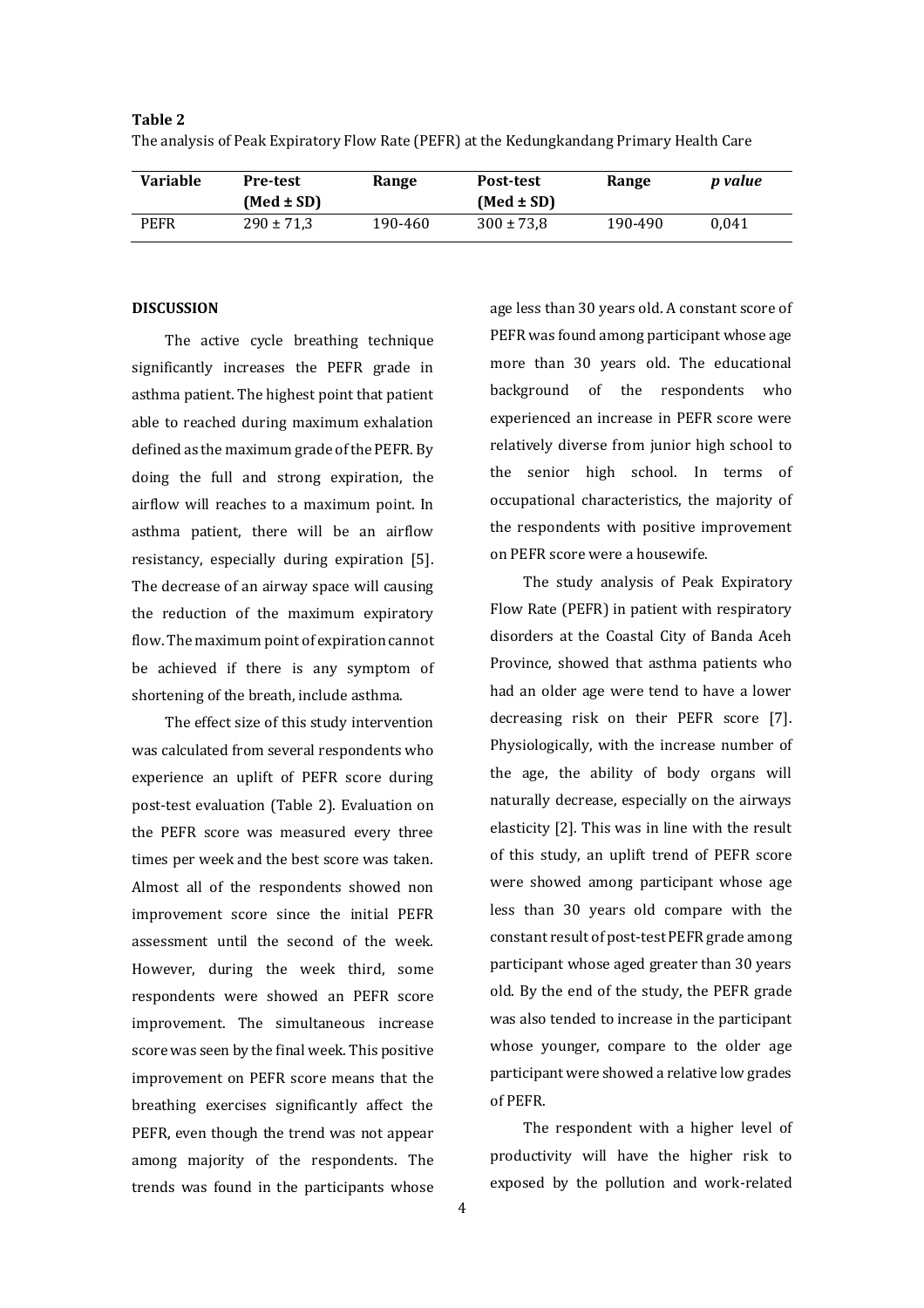stressors. However in this study, majority of the participant were housewives, those who showed an uplift trends of the PEFR grades [8]. The self control on the asthma management were important among the other profession in order to lowering the risk of pollution exposure, overworked activity and work-related stress to their post-test PEFR score. Respondents who experience a relapse of asthma will showing a lower score in their post-test PEFR result [9].

The relapse of asthma commonly occurs when there are an airflow resistancy, especially during the expiration process. When a patient doing strong exhalation, the airflow will reach at the maximum point [10], resulting a lowering expiratory flow. The maximum expiratory flow will be able to achieve when there were no single symptoms of shortening of the breath and reduction of respiratory tract space [3]. It is also assumed that there was a possible correlation between PEFR grades and the patient-self management of the asthma. Nurses were expected to improve the patient-self management among asthma patients by practicing the active cycle breathing technique as preventive, promotive and rehabilitative efforts in order to achieve the optimal control in asthma patient.

#### **CONCLUSION**

The conclusion of this study there was a significant effect of the active cycle breathing technique to the PEFR grades in asthma patients, even though the increase was unevenly among all of the study participants. Continuous treatment may increase the PEFR grade, however it was influenced by several factors such as age (years), educational background, working space environment and the patient-self management of asthma itself. Further research on simultaneous evaluation of the PEFR is needed by the end of the study, in order to assess the improvement of PEFR stages in asthma patient.

#### **REFERENCES**

- [1] GINA, "Pocket Guide for Asthma Management and Prevention: In Based Global Strategy for Asthma Management and Prevention,". Fontana, USA: Global Initiative for Asthma, 2017.
- [2] P. Barnes, Asthma and COPD Basic Mechanism and Clinical Management, 2nd ed. New York: Elsevier, 2015.
- [3] C. Hall et al., "Nonpharmacologic Therapy for Severe Persistent Asthma," J. Allergy Clin. Immunol. Pract., vol. 5, no. 4, pp. 928–935, 2017, doi: 10.1016/j.jaip.2017.04.030.
- [4] J. Hall, Guyton dan Hall Buku Ajar Fisiologi Kedokteran, 12th ed. Singapore: Elsevier, 2014.
- [5] Mulyadi, Zulfitri, and S. Nafisah, "Analis Hasil Peak Expiratory Flow Rate (PEFR) pada Pasien Gangguan Pernapasan di Pesisir Kota Banda Aceh," J. Respir. Indones., vol. 31, no. 2, pp. 101–104, 2011.
- [6] W. Atmoko et al., "Prevalens Asma Tidak Terkontrol dan Faktor-Faktor yang Berhubungan dengan Tingkat Kontrol Asma di Poliklinik Asma Rumah Sakit Persahabatan Jakarta," J. Respir. Indones., vol. 31, no. 2, pp. 53–60, 2011.
- [7] T. H. Merghani and A. O. Alawad, "Indicators of Asthma Control in Asthmatic Patients: Are they related to